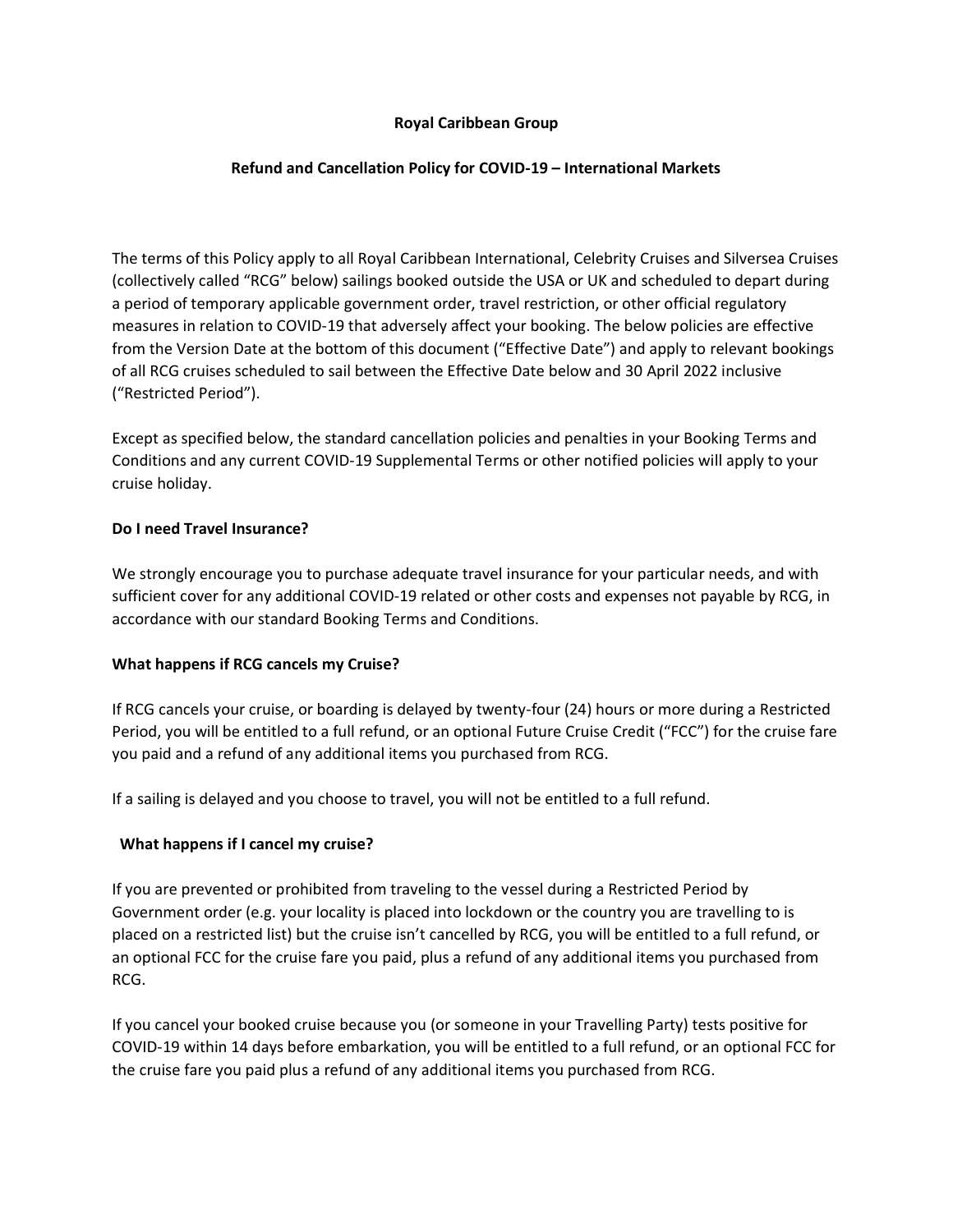If you (or someone in your Travelling Party) had close contact with a diagnosed or suspected COVID-19 case within 14 days before embarkation, and RCG deems you or such other person unfit to travel, you may cancel your booking and you will receive a full refund, or an optional FCC for the cruise fare you paid plus a refund of any additional items you purchased from RCG.

Please note that if the relevant COVID-19 test was not performed by an accredited provider engaged by RCG, we retain the right to verify or reject such independent test result, or to require that you undergo approved COVID-19 testing on behalf of RCG.

In all other cases our standard cancellation policy and penalties in your applicable Booking Terms and Conditions will apply.

### **Denial of Boarding or Re-boarding, Quarantine and Disembarkation**

### **Before your cruise**

In order to prevent the transmission of COVID-19, if you report or we identify that you (or others in your Travelling Party) may have been exposed to or infected by COVID-19, we may require that such persons do not travel to the departure port.

In these circumstances, you will be entitled to a full refund, or an optional FCC for the cruise fare you paid to RCG plus a refund of any additional items you purchased from RCG.

# **After Departure**

If the cruise has commenced, we may require that such persons do not re-board the ship, or agree to be quarantined, or be disembarked from the ship during the cruise.

In compliance with local Government guidelines, RCG will agree protocols with key ports on your planned itinerary to ensure safe disembarkation and/or quarantine of affected guests.

In these circumstances, you will be entitled to either a full refund or an optional FCC for the cruise fare you paid to RCG plus a refund of any additional items you purchased from RCG, or (if the cruise has commenced), to a pro-rated partial refund or an optional FCC for the unused portion of the cruise fare you paid to RCG plus a refund of any additional unused items you purchased from RCG.

If required, RCG will also provide repatriation for guests and their dependents who may have been exposed to or infected by COVID-19 or are confirmed by RCG medical staff as symptomatic individuals. Please refer to the "RCG COVID-19 Guest Care" section below for details.

### **Flight Bookings**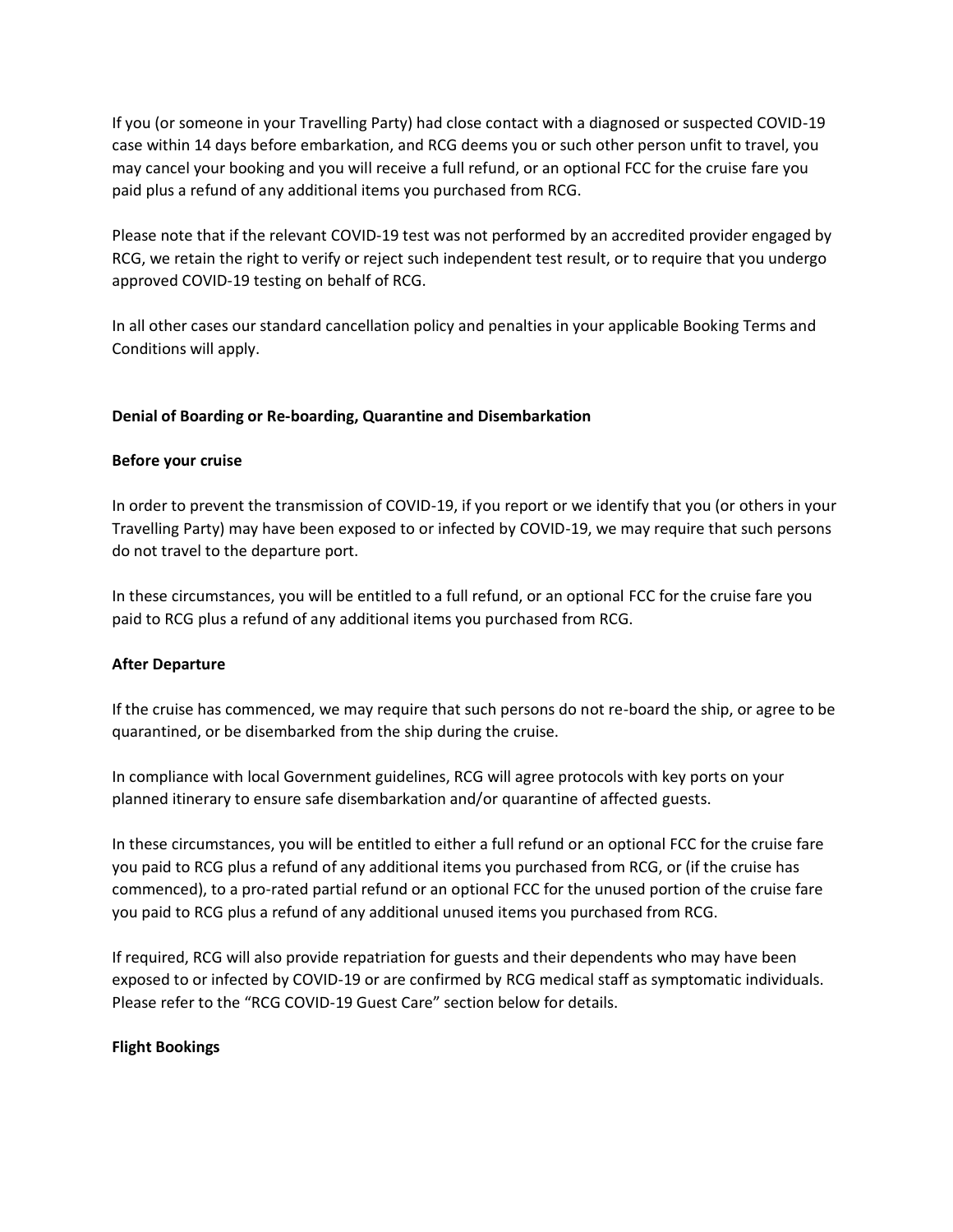If you booked flights through RCG, and you report or we identify that you (or others in your Travelling Party) may have been exposed to or infected by COVID-19, and you or such persons are denied embarkation, re-boarding, or are disembarked during the cruise in the above circumstances, RCG will provide alternative flights back to your departure airport and pay any applicable airline change fees and/or difference in the airfare (for the same class of service).

If a guest did not purchase flights through RCG, we will provide alternative return flights back to your departure airport, but RCG will not be responsible for any associated costs if such costs are covered by your travel insurance policy. In all cases, RCG may seek re-imbursement from a guest of any cost we incur for providing alternative return flights, where the guest did not purchase flights from RCG.

# **RCG COVID-19 Guest Care**

If you (or others in your Travelling Party) are symptomatic and test positive for COVID-19 during the cruise, RCG will:

- Provide COVID-19 related medical treatment free-of-charge while onboard the ship;
- Arrange and provide necessary land-based quarantine facilities for you and affected members of your Travelling Party; and
- Coordinate and provide appropriate travel arrangements to get you and affected members of your Travelling Party back home; and

Where appropriate, RCG shall provide public updates on the situation to ensure friends and family of guests are kept informed.

We will also provide assistance to persons identified by RCG as Close Contacts of you (or others in your Travelling Party) if they are denied embarkation or re-boarding, required to quarantine onboard, or are disembarked during the cruise due to close contact with a guest who tests positive for COVID-19.

# **Obligation to Comply with RCG COVID-19 Policies and Procedures**

Guests that are denied embarkation or re-boarding; are quarantined onboard or onshore; or disembarked from the ship during the cruise as a result of failure to comply with RCG's Guest Health Safety and Conduct Policy or other notified RCG policies in effect at the time of the cruise, shall not be entitled to a refund or FCC, compensation of any kind, or any of the assistance described in this Policy. Please refer to the Booking Terms and Conditions and any current COVID-19 Supplemental terms or other policies applicable to your cruise for complete details.

### **General Conditions**

For the purposes of this Policy, your "Travelling Party" means (1) your family members living with you in the same household and/or (2) traveling companions assigned to your stateroom on the ship.